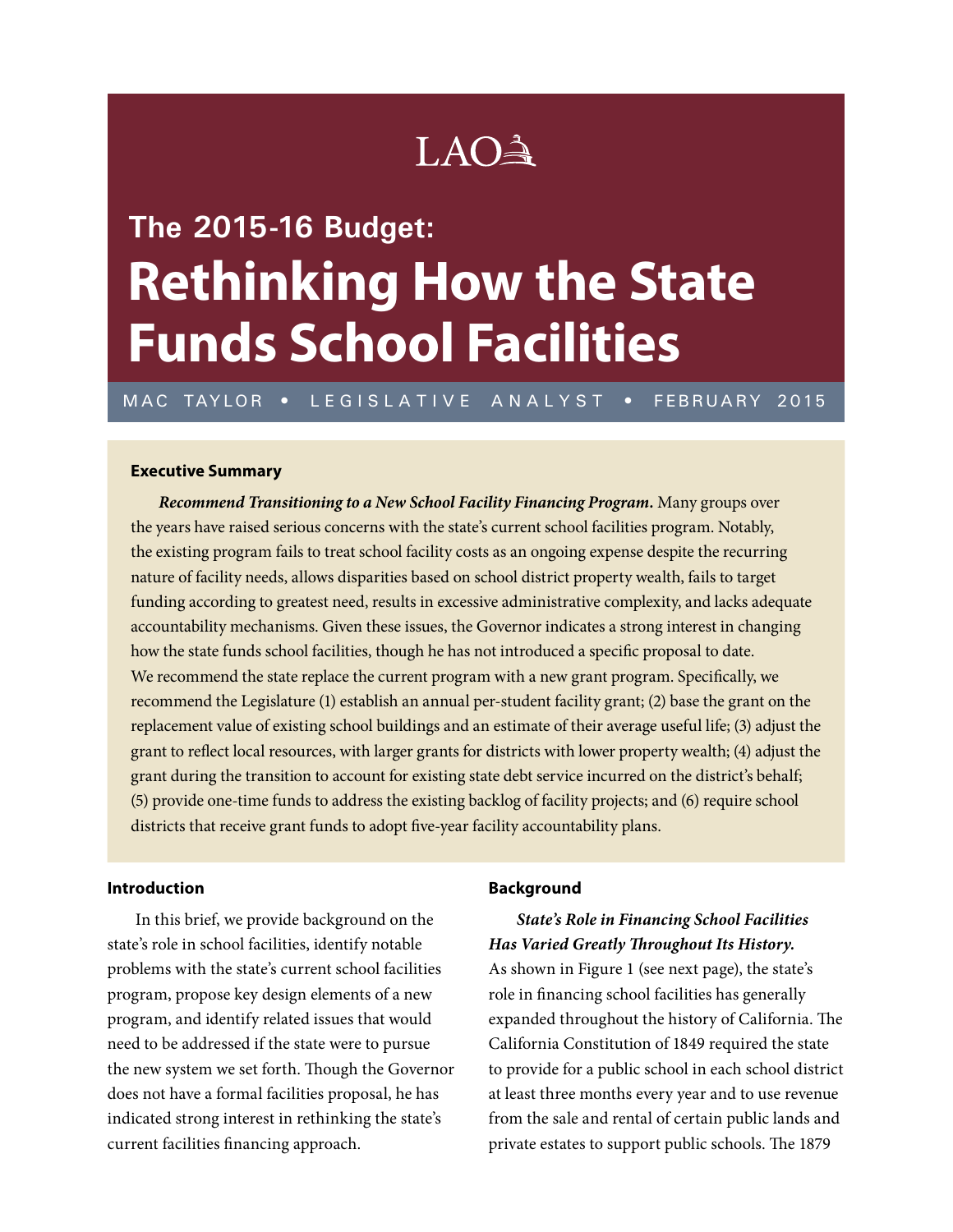Constitution required the state to maintain public schools for six months in a year and allowed school districts to issue general obligation bonds subject to the approval of two-thirds of local voters. For several decades thereafter, the state's involvement in school facilities was limited. During this period, local general obligation bonds were the primary source of funding for school facilities. The state's role in financing school facilities began in 1947 with the creation of the State Allocation Board (SAB), which began providing loans for school facilities from a series of state bond measures. For the next 30 years, the state provided financing for school facilities in the form of loans. Following the

1978 passage of Proposition 13, which eliminated the ability of school districts to issue bonds, the state began providing significant grant funds to school districts, in some cases paying for the full cost of school facility projects. The state continued to provide significant grant funds from a series of voter-approved bonds even after the 1986 passage of Proposition 46, which restored the ability of school districts to issue local bonds.

*Existing State Facilities Program Created in 1998.* The state created the School Facilities Program (SFP) in 1998 in response to concerns about the complexity of the Lease-Purchase Program, its immediate predecessor. As shown

| Figure 1                                       |                                                                                                                                                                                                                                                                                                                                                                                                                                                                                                                                                                                                                                                                                                   |
|------------------------------------------------|---------------------------------------------------------------------------------------------------------------------------------------------------------------------------------------------------------------------------------------------------------------------------------------------------------------------------------------------------------------------------------------------------------------------------------------------------------------------------------------------------------------------------------------------------------------------------------------------------------------------------------------------------------------------------------------------------|
| <b>Timeline of Key School Facility Actions</b> |                                                                                                                                                                                                                                                                                                                                                                                                                                                                                                                                                                                                                                                                                                   |
| 1849 to 1933                                   | State Limits Involvement Until Early 1930s. School districts finance virtually all school<br>construction. Districts can issue local general obligation bonds with the approval of two-<br>thirds of local voters.                                                                                                                                                                                                                                                                                                                                                                                                                                                                                |
| 1933 to 1978                                   | State Role Expands in Response to Seismic Safety Concerns and Enrollment Growth.<br>Legislature enacts the Field Act in response to the Long Beach earthquake in 1933.<br>Anticipating demographic growth from the Baby Boom, state creates State Allocation<br>Board in 1947 and begins providing state financing for school facilities. State Allocation<br>Board provides school districts with state loans for school facilities from 1949 to 1978.                                                                                                                                                                                                                                           |
| 1978                                           | State Role Dramatically Expands. Proposition 13 removes the ability of school districts to<br>issue local bonds. State Allocation Board begins providing school districts with significant<br>school facility grant funds.                                                                                                                                                                                                                                                                                                                                                                                                                                                                        |
| 1986                                           | <b>Schools Regain Ability to Issue Local Bonds.</b> Proposition 46 restores school districts'<br>ability to issue local bonds subject to the approval of two-thirds of voters.                                                                                                                                                                                                                                                                                                                                                                                                                                                                                                                    |
| 1998                                           | State Creates School Facility Program, Funds With Combination of State Bonds and<br>Local Matches. State creates School Facility Program in response to concerns about the<br>complexity of the state's previous school facility program. Proposition 1A, the first of four<br>school bond measures, provides state funds for new construction, modernization, and<br>class size reduction. The state also establishes developer fees covering up to 100 percent<br>of the cost of school construction associated with new residential development.                                                                                                                                               |
| 2000                                           | Voters Approve Proposition 39, Reducing Vote Threshold for Local Bonds.<br>Proposition 39 lowers vote threshold for school district bonds to 55 percent from two-<br>thirds. State still requires districts to maintain indebtedness levels below statutory<br>maximums (2.5 percent of assessed value for unified districts, 1.25 percent for elementary<br>and high school districts). Districts that issue bonds under Proposition 39 provisions must<br>maintain tax rates to repay bonds below statutory limits (\$60 per \$100,000 of assessed<br>value per election for unified districts, \$30 per \$100,000 of assessed value per election for<br>elementary and high school districts). |
| 2000 to Present                                | State Exhausts Bond Funds, School Districts Continue to Pass Local Bonds. State<br>exhausts bond authority in new construction and modernization programs as of 2012.<br>State Allocation Board receives \$1.2 billion in applications for state funds despite lack<br>of remaining bond authority. Voters approve total of \$2 billion in local bonds for school<br>facilities in 2013 and 2014 elections despite absence of state funding in core programs.                                                                                                                                                                                                                                     |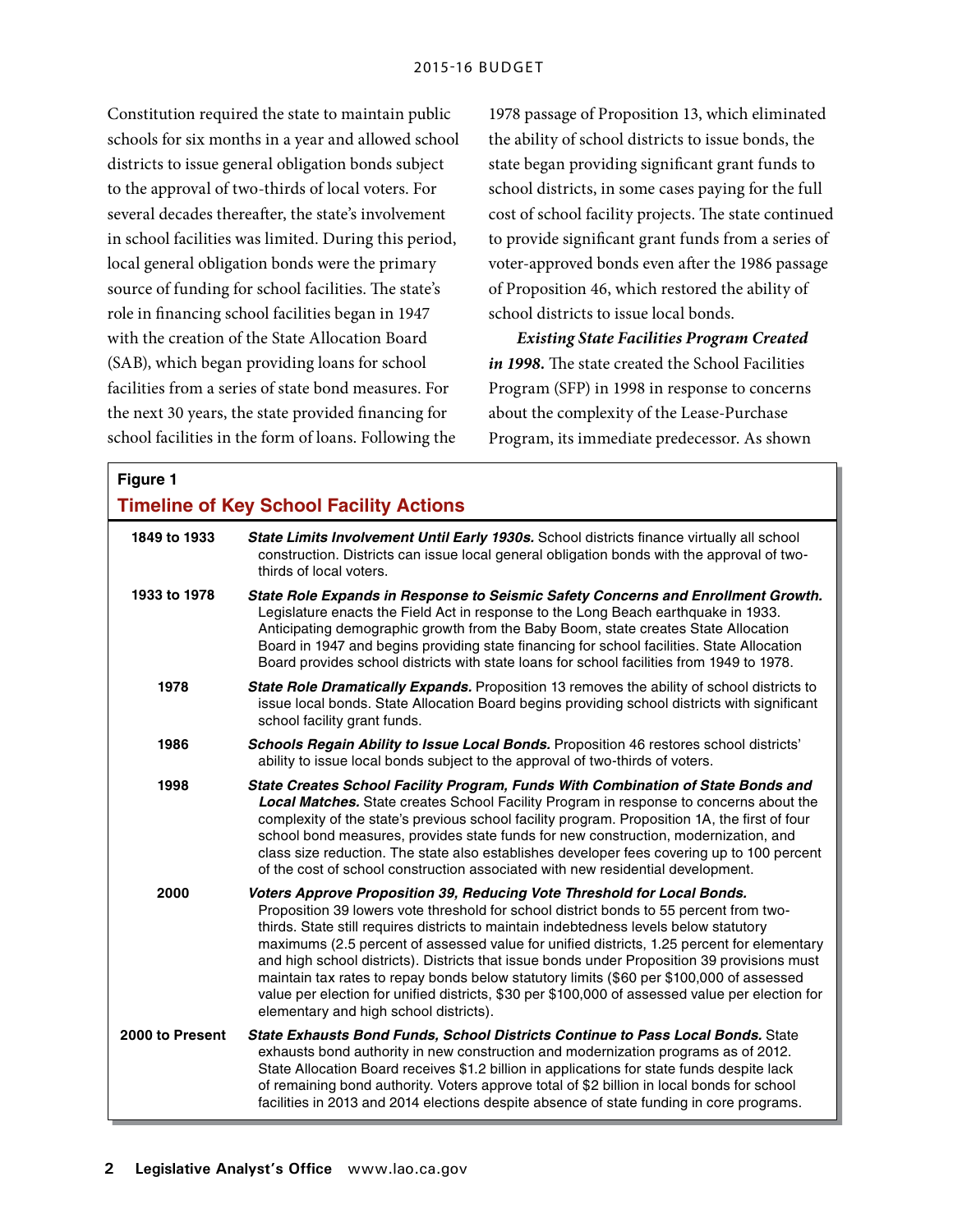in Figure 2, SFP has two core programs: new construction and modernization. For both programs, the state provides a per-student grant to participating school districts. For new construction, the state grant is intended to cover 50 percent of the project cost, whereas the modernization grant is intended to cover 60 percent of the project cost. School districts are required to cover the remainder of new construction and modernization project costs through local matches. The larger state share provided for modernization is intended as an incentive to modernize existing facilities rather than build new schools. The state also has created a number of smaller facilities programs to fund other state priorities, including charter schools, seismic upgrades, reducing overcrowding, and energy-efficient schools. The SFP allocates funding primarily on a first-come, first-served basis. School

districts are required to submit specific projects for approval to receive state funding.

*Today School Districts Can Access Significant Local Revenue for School Facilities.* As noted above, school districts have had the ability since 1986 to issue local general obligation bonds for school facility projects. The passage of Proposition 39 in 2000 lowered the voter threshold for these local bonds from two-thirds to 55 percent. Since Proposition 39, local voters have approved about 80 percent of school district bond measures. (In contrast, about 60 percent of local school district bond measures were successful prior to Proposition 39.) In addition, SFP allowed districts to assess developer fees that could cover up to 100 percent of the cost to build new schools. In practice, developer fees have covered no more than half of project costs because districts are only

## **Figure 2**

## **Key Components of School Facilities Program**

- 9*New Construction Eligibility Based on Enrollment Projections.* Districts submit specific new construction projects for approval and receive a grant based on their number of current and projected unhoused students. The state awards funding on a first-come, first-served basis. The state and school districts share project costs on a 50-50 basis. Districts are required to submit progress reports, expenditure reports, and project information worksheets. Districts that receive grants also are required to set aside 3 percent of their annual budget for routine maintenance.
- 9 *Modernization Eligibility Based on Age of Building.* Districts submit specific modernization projects for approval and receive a grant based on the number of students housed in buildings that are at least 25 years old. The state awards funding on a first-come, first-served basis. The state and school districts share costs on a 60-40 basis. Districts are required to submit progress reports and expenditure reports. Districts that receive grants also are required to set aside 3 percent of their annual budget for routine maintenance.
	- 9*Financial Hardship Program Targeted to School Districts With Inadequate Local Resources.* The state covers part or all of project costs for districts unable to meet the local match requirement for new construction and modernization projects. Districts have to levy the maximum developer fee allowed (typically 50 percent of project costs), demonstrate local effort (typically through placing a bond measure on the ballot), and certify they are unable to contribute the full match.

9*Several Categorical Programs Targeted to Specific State Priorities.* The four state bond measures enacted since 1998 have authorized various categorical facility programs. These have included programs for reducing class sizes; alleviating overcrowding; building and renovating charter schools; integrating career technical education into high schools; mitigating seismic safety issues; and promoting projects with "high performance attributes" such as energy efficiency, enhanced natural lighting, and use of recycled materials.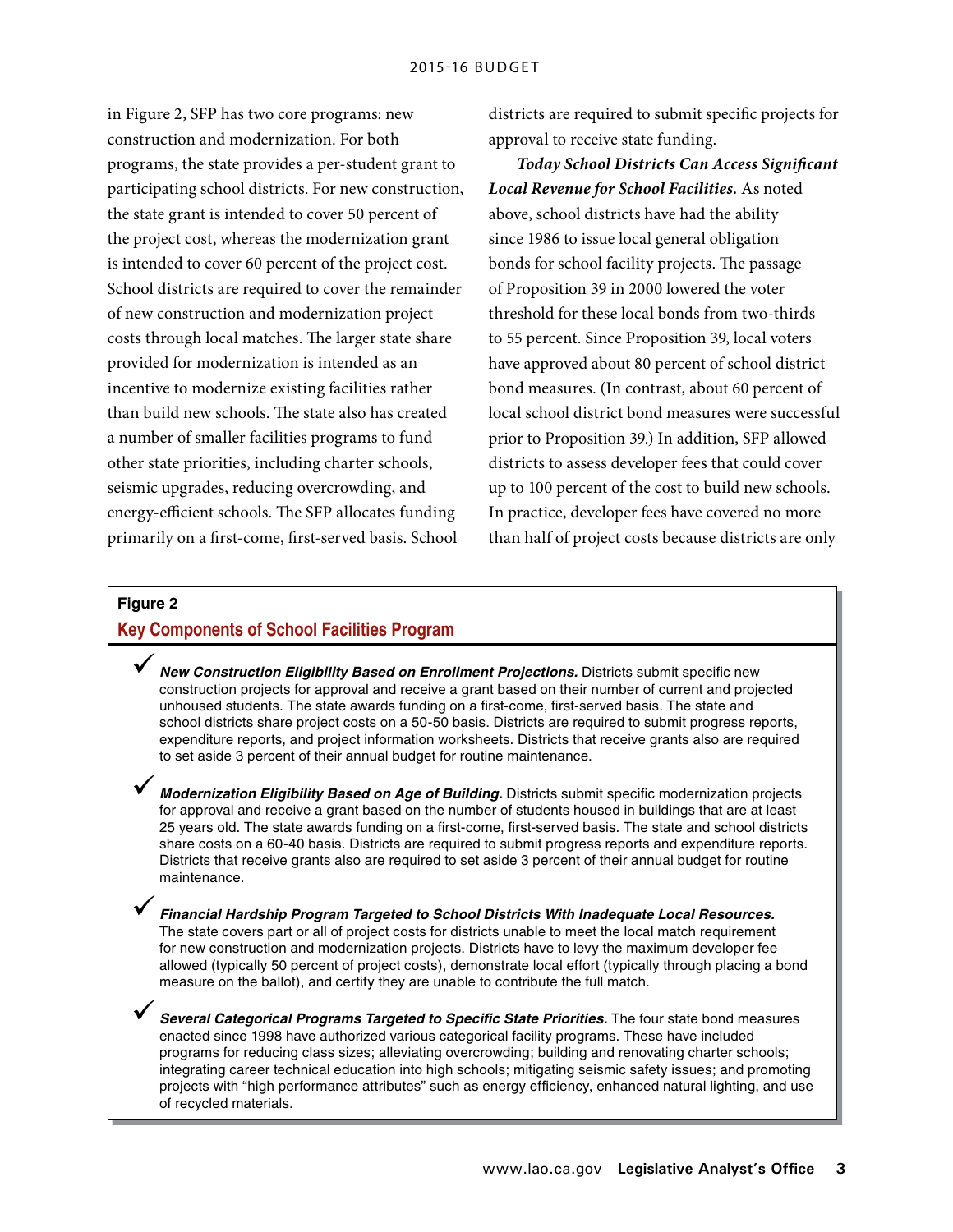permitted to assess 100 percent of project costs when SAB certifies that state new construction funding has been exhausted. (Although new construction funds effectively have been exhausted since 2012, SAB has not made this certification to date.)

*Limits Placed on School District Indebtedness and Property Tax Overrides.* Under state law, a unified school district's outstanding debt cannot exceed 2.5 percent of assessed value in the district. For an elementary or high school district, the figure is 1.25 percent. In practice, several districts have sought waivers from the State Board of Education to exceed these debt ceilings. Data from recent years indicate these waivers are routinely granted. In addition, districts that issue bonds under the provisions of Proposition 39 cannot levy tax rates to repay those bonds that exceed \$60 for unified districts or \$30 for elementary and high school districts per \$100,000 of assessed value per election. These property tax limits can restrict the amount of debt districts can issue for school facilities, even if they are under their debt ceilings.

## **Tracking School Facilities Funding**

*State Has Authorized \$35.4 Billion in Bonds for K-12 Facilities Since 1998.* The state funded the SFP with a series of four voter-approved bond measures between 1998 and 2006 that provided \$35.4 billion for school facilities. The most recent bond measure, Proposition 1D, passed in 2006 and provided \$7.3 billion for school facilities.

*Virtually All State Bond Authority Exhausted.*  The state has been out of bond authority in its two core programs, new construction and modernization, since 2012. However, the state still had \$286 million in bond authority remaining from the four bond measures as of November 2014. This primarily reflected bond authority remaining in three categorical programs: seismic repair (\$142 million remaining), charter school

construction and modernization (\$99 million remaining), and energy-efficient schools (\$32 million remaining).

## *School Districts Have Authorized at Least \$75.2 Billion in Local Bonds Since 1998.*

According to data from the California Debt and Investment Advisory Commission (CDIAC), school districts have authorized at least \$75.2 billion in local bonds for school facilities since 1998. (The Commission did not collect data for the 1999 and 2001 elections, so the actual total very likely is slightly higher.) Of the \$75.2 billion, districts authorized slightly less than half (\$34.1 billion) during the period the state also authorized state bonds for school facilities (1998 through 2006) and slightly more than half (\$41.1 billion) since the last state bond for school facilities was approved (2007 through 2014).

*School Districts Also Have Levied \$9.4 Billion in Developer Fees Since 1998.* Based on school districts' reported data, the amount of developer fees school districts collected peaked at \$1.1 billion annually in 2004-05 and 2005-06 and plunged to \$210 million by 2010-11 in the aftermath of the housing crash. Developer fees averaged \$585 million annually from 1998-99 to 2013-14.

## **Problems With Existing System**

*Several Problems Identified With Current System.* Over the past several years, the administration, SAB, and our office have highlighted various concerns with the SFP. This year, in the *Governor's Budget Summary*, the Governor offers several specific criticisms of SFP, including an overly complex administrative apparatus comprised of at least 10 state agencies, highly prescriptive facility requirements that hamper local planning and flexibility, and insufficient recognition of the expanded local revenue available since the passage of Proposition 39. We share some of the Governor's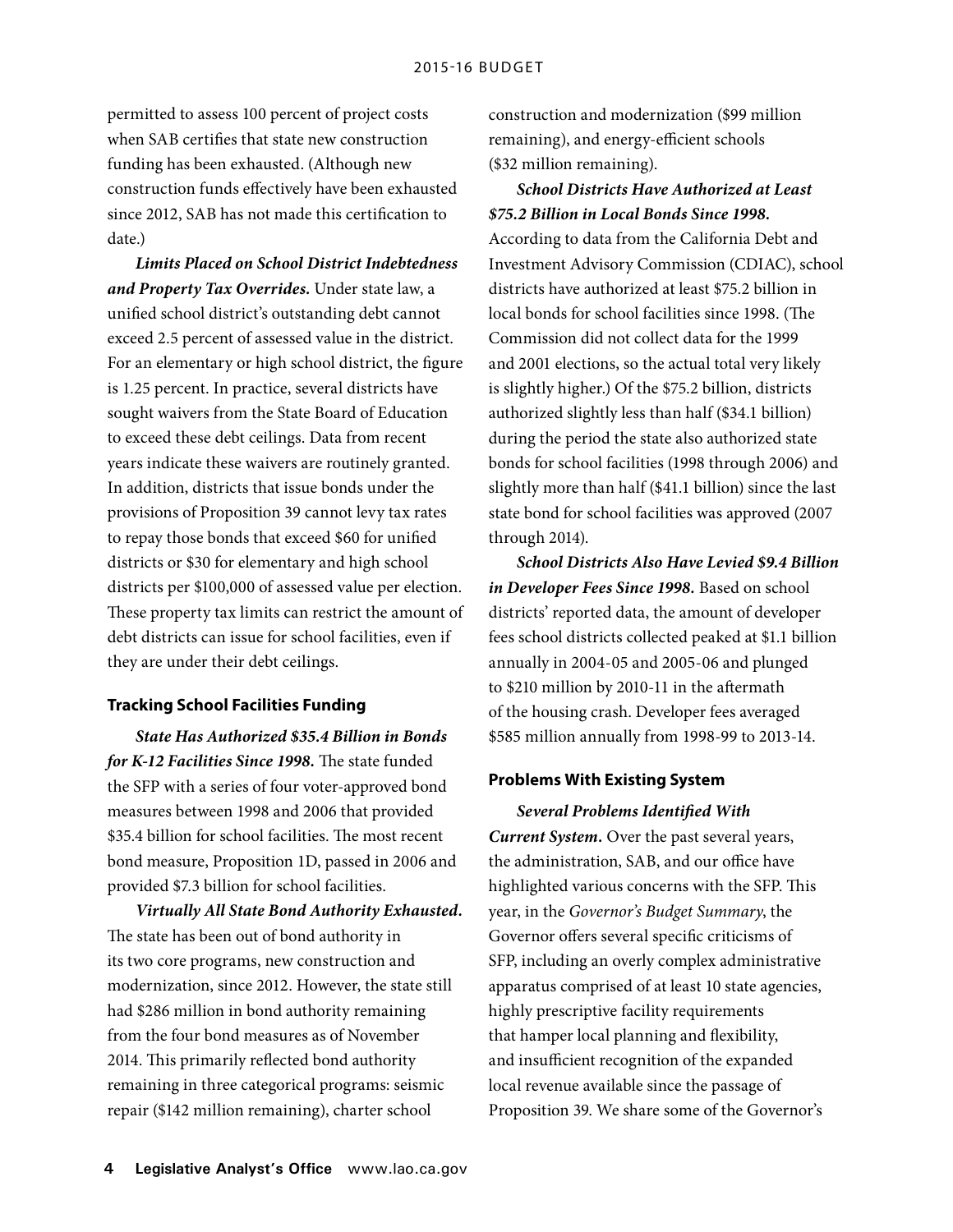concerns. Below, we describe our main concerns in more detail.

*Shortcomings With Current State View of School Facilities.* Under the current system, the state does not treat school facilities costs as an ongoing expense. The Legislature generally considers facility funding only when it asks voters to approve a state school facilities bond. It is difficult to justify treating facilities so differently from other school expenses. In particular, every district's facilities are depreciating every year, with districts required to plan for their maintenance, repair, and eventual replacement. This is a predictable, ongoing responsibility.

*Current State Financing Mechanism Inappropriate for Ongoing Needs, Creates Uncertainty for Districts.* The state's view of school facilities is reflected in its funding mechanism. Instead of using an ongoing funding source, which would better align with the recurring nature of facilities requirements, the state has financed school facilities with periodic bond issuances. This further reinforces the mistaken view that school facilities are an elective expense that can be considered every few years, subject to state politics and voter approval, as opposed to considering ongoing facility needs as part of the annual budget process. The state's reliance on bonds also contributes to uncertainty about the availability of state funding and unevenness in the distribution of state funds. For example, while the amount of state funding distributed since SFP was created has averaged about \$2 billion a year, the amount distributed in a given year has ranged from \$140 million to \$5 billion. The wide variance in state funding from year to year can make it difficult for school districts to plan facilities projects.

## *Financing System Also Allows Inequities Based on School District Property Wealth.*

Because the current financing system does not fully account for differences in local property wealth,

it allows school districts to raise vastly different amounts per student at a given tax rate, raising equity concerns. While the existing Financial Hardship Program mitigates this issue to some extent (providing additional state funding for some districts that are close their debt ceilings or have lower property wealth), significant differences remain in districts' local revenue raising ability. In addition, charter schools cannot issue bonds, although a few charter schools have been able to access bonds when the school district where they are located has allowed them to participate in the district's bond measure.

*First-Come, First-Served Approach Does Not Always Serve Greatest Need.* The SFP also has notable shortcomings in how it distributes state funding. The state's first-come, first-served approach tends to reward districts that have more resources or are able to apply more quickly for state funding. The state was sued over its first-come, first-served approach in 2000. In response, the state set aside \$450 million for large, urban districts that claimed the previous allocation system disadvantaged them. The state also revised its system for allocating new construction dollars to prioritize districts with a high number or percentage of unhoused pupils. However, these new guidelines only applied to state bond funds approved for new construction prior to January 2002. Applications for new construction funding from bond funds approved after January 2002 and all applications for modernization funding continued to be processed on a first-come, firstserved basis.

*Administrative and Programmatic Labyrinth Limits District Flexibility.* Although SFP was supposed to reduce the complexity of the state's prior school facilities program, it is widely acknowledged that the program has grown significantly more complex over the years. For example, school districts may have to work with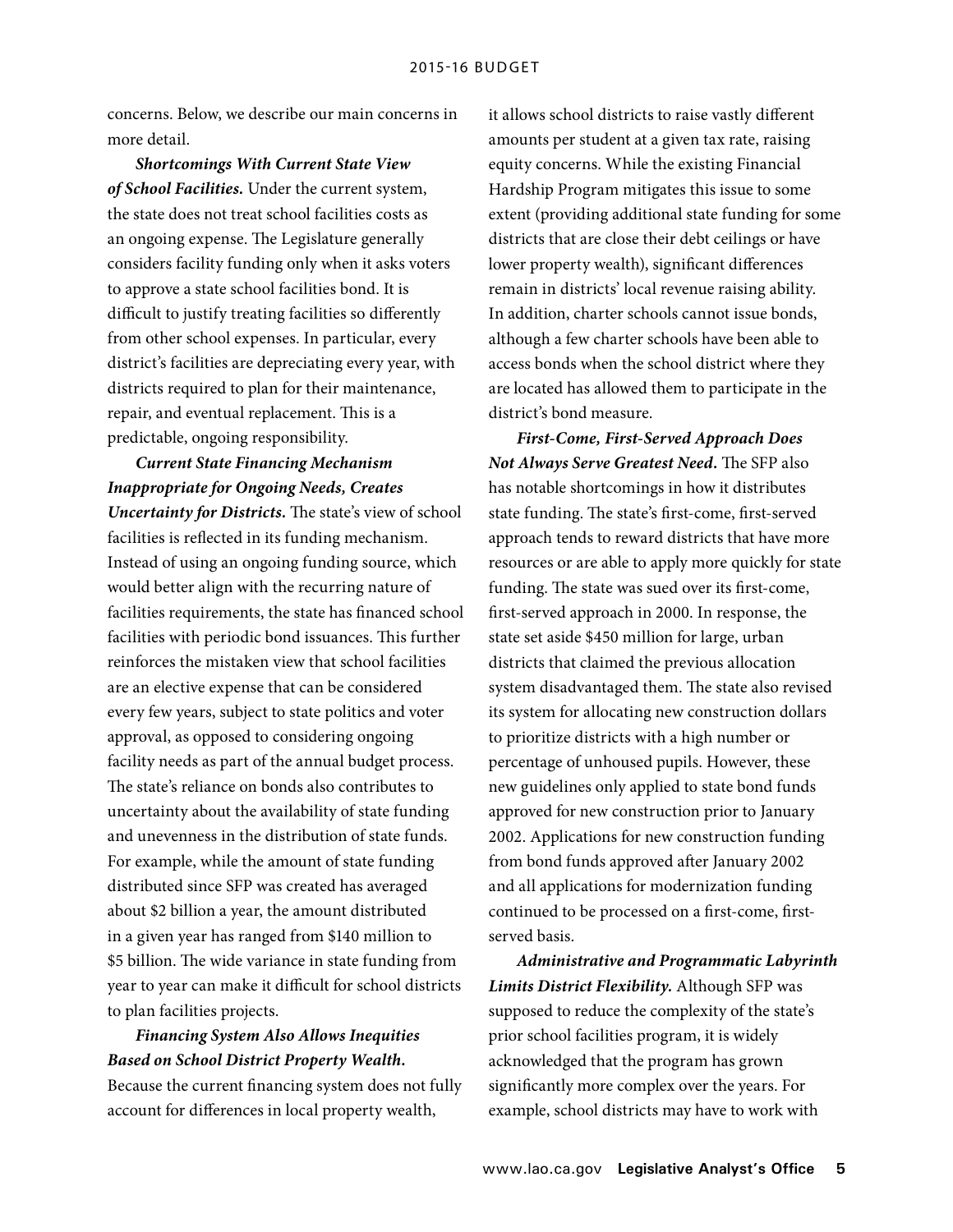ten or more state agencies before completing a construction project. This complexity creates a large administrative burden for the state as well as school districts, many of which have hired consultants to navigate the intricacies of SFP. In addition, the categorical programs created to address state priorities such as seismic repair and energy-efficient schools have consistently been underutilized, suggesting state funds could be better invested elsewhere. The complexities of the funding process, the existence of numerous categorical programs, and extensive regulations governing school construction limit school districts' flexibility in designing and building facilities that meet local needs.

*Accountability System Not Optimal.* The SFP has several measures in place to establish accountability for districts that receive state funding. Districts are required to submit annual expenditure reports until project completion documenting the use of state funds. The Office of Public School Construction is required to initiate an expenditure audit within two years of receiving the final expenditure report. Additionally, new construction projects are required to submit project information worksheets at fund release, one year after fund release, and at project completion. While these measures may ensure state funds are used for allowable expenses, they do not by themselves create powerful incentives to develop, monitor, and refine coherent and comprehensive district facility plans. Whereas the state now requires school districts to develop these types of ongoing plans for school operations through their Local Control and Accountability Plans (LCAPs), it does not require districts to adopt a similar document for school facilities (although districts are required to address routine maintenance in their LCAPs).

## **Basic Design Elements of New System**

*Problems Suggest a New School Facilities Program Is in Order.* Because of the problems described above, we believe the current system is not well-equipped to meet state and local school facility priorities. Instead, we propose creating a new school facilities program that would help address many of the shortcomings of the existing system. Below, we lay out the basic design elements of a new program. In the subsequent section, we outline the specific decisions the Legislature would need to make to implement such a program.

*Create Annual School Facilities Grant.* We recommend the Legislature provide an annual grant for school facilities, which reflects the fact that all school districts have ongoing facility needs regardless of their ability to participate in the state funding process. We recommend the Legislature link the grant to a share of a district's annualized "expected facility cost." The expected cost would be based on the replacement value of existing school buildings and an estimate of the average useful life of those buildings. (See the nearby box for further discussion on how the state could calculate this number.) The state would then provide annual funds to school districts to cover a minimum share of this expected cost (districts with fewer local resources would qualify for a higher state share, as discussed below). Because facility needs are largely driven by the size of a student population, the state would award grant funds on the basis of attendance. Districts could use these funds for any facility needs, including new construction, modernization, or major maintenance. They could supplement state dollars with revenue from local sources, including general obligation bonds, developer fees, and operational funds. (The state already funds some charter school facilities using an annual grant approach, as discussed in the box on page 8. We recommend the Legislature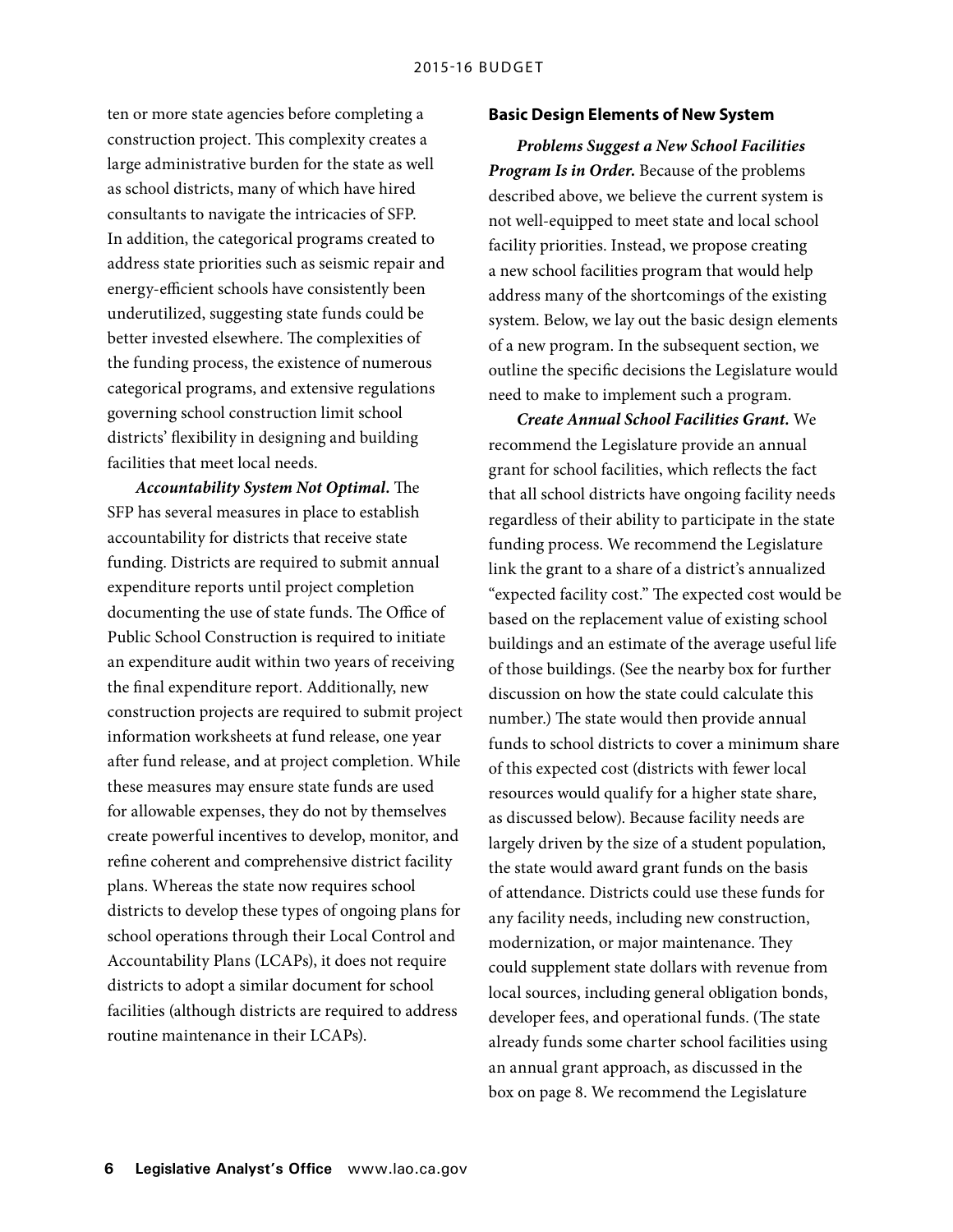effectively fold the funds for this charter school facility program into a new annual grant program that would apply to both school districts and charter schools.)

*Adjust Grants for Differences in Local Resources.* After establishing the minimum state share, we recommend the state increase the state share for some school districts based on their local resources. For school districts with low property wealth, the state would provide a larger share, while higher property wealth districts would receive the minimum state share.

## *Adjust Grant for Prior State Investments in School Facilities During Transition Period.*

The state invested \$35.4 billion in school facilities beginning in 1998 and authorized \$7.2 billion in bonds for K-12 facilities during the previous 10 years. As of 2015, the state still owes more than \$50 billion in principal and interest on K-12 school facility bonds going back to 1988. According to the state Treasurer, the state will pay an average of \$1.7 billion in General Fund revenue annually until the outstanding debt is paid off (expected to occur in 2044). State debt service payments on

## **Two Approaches for Calculating Facility Costs**

Below, we describe two approaches the state could use to estimate the amount of future funding needed for school facilities. Each approach has benefits and drawbacks.

*Historical Expenditures.* One approach is to assume school districts will need roughly the same amount for facilities in the future as they have spent in past years. School districts spent \$107.5 billion on capital outlay between 1998-99 and 2013-14. Annual spending during that period averaged \$6.7 billion. If districts continued to require this amount of capital spending in the future, they would need about \$1,080 per student per year from all sources (not adjusting for inflation). Past spending provides some indication of how much funding districts require each year to replace, modernize, and maintain facilities. However, recent spending trends may not be a particularly helpful indication of future requirements. When the School Facilities Program (SFP) was created in 1998, schools in California were experiencing significant enrollment challenges. Over the next decade, enrollment is projected to decline. Using spending trends from SFP to project future spending could tend to overestimate need, at least for new construction.

*Building Replacement.* Another approach is to estimate future needs using the replacement cost of existing school facilities. Recent SFP data suggest schools built in the last decade have averaged 80 square feet per student. Based on statewide enrollment, this suggests there are roughly 500 million square feet of school building space in California. At a cost of \$400 per square foot (suggested by recent cost data provided by State Allocation Board staff), replacing all California school buildings would cost an estimated \$200 billion. Assuming a useful school building life of 25 years, districts would have to spend 4 percent of this amount for building replacement, modernization, or maintenance in a given year, or \$8 billion. This would be about \$1,300 per student per year from all sources. Using building replacement cost to estimate future need avoids the pitfalls of assuming future requirements will mirror past spending. However, this methodology is highly sensitive to certain assumptions. For example, a more conservative 50-year estimate of useful school building life halves the estimate of annual need to \$4 billion statewide and \$650 per student.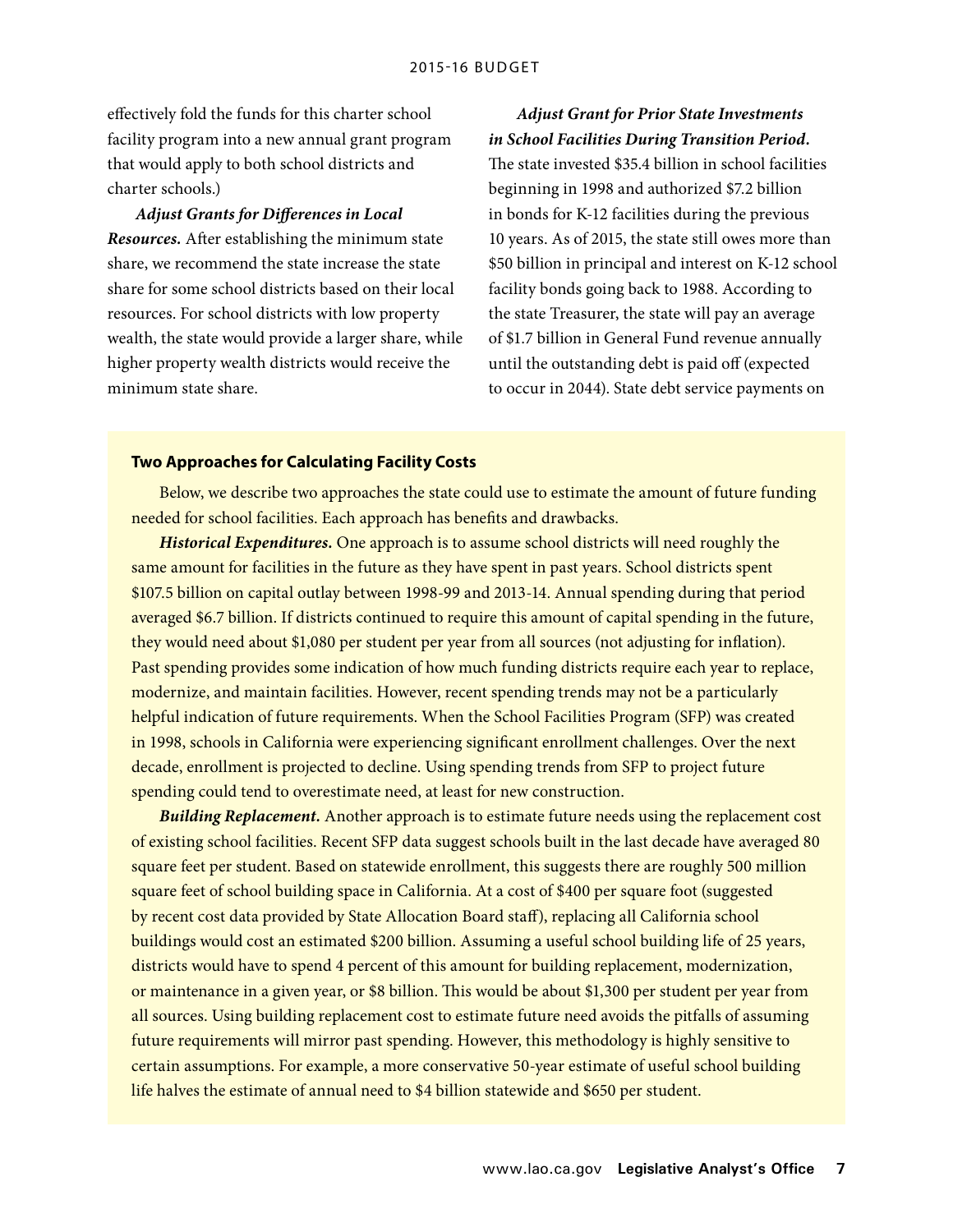K-12 school bonds will average \$2.2 billion through 2030, then decline for the next 14 years. According to SAB, about 865 school districts (91 percent of all districts) participated in SFP (charter schools that participated in SFP are not counted separately from the district where they are located). Given that the state is continuing to spend significant annual resources to pay for investments in these schools, we recommend offsetting grant funding with existing state funding being provided on a school district's behalf. To accomplish this, the state could reduce facilities grant funding for a given district by all or a portion of the amount of debt service the state is paying for that district. Districts for which the state is not paying debt service would not have their grant funds reduced.

*Provide One-Time Funds to Address Backlog of School Facilities Projects.* To help school districts transition to the new funding model, the state could provide one-time funds to address the existing backlog of modernization and new construction projects. (Over the years, the state has provided one-time Proposition 98 funds for various school facility purposes, including emergency repairs, energy projects, and deferred maintenance.) These one-time funds could help school districts during the transition to a new

annual grant system. The funds could allow them to address immediate facility issues or save for future facility costs, potentially using the monies as a match to future local bond funding. As discussed further in the next section, the state could consider various factors when deciding the amount and allocation of any such one-time funds.

*Require Five-Year School Facility Accountability Plans.* We recommend requiring all districts that receive state funds under a new annual grant system to adopt five-year facility accountability plans. This would provide the state some assurance that grant recipients were appropriately planning for future new construction, modernization, and maintenance needs. Similar to LCAPs, we recommend the Legislature specify the elements these plans would include (such as a maintenance plan, enrollment projections, and a priority list of facility projects) and require formal school board approval.

## **Decisions to Resolve in Coming Months**

If the Legislature chooses to design a new school facility program based on the principles outlined above, it will have a series of key decisions to make over the coming months. We describe these decisions below. The box on page 11 provides

#### **Charter School Facility Grant Program**

In 2001, the state established the Charter School Facility Grant Program to provide facility funding for charter schools serving low-income students. Charter schools are eligible if they enroll or are located in the attendance of an elementary school where at least 70 percent of students qualify for free or reduced-price meals. Qualifying schools can receive up to \$750 per student for costs associated with lease agreements, deferred maintenance, and site improvements. Total funding, however, may not exceed 75 percent of the charter school's annual facility costs. In addition, charter schools may not receive funding for debt service costs related to buildings they own directly. In 2013-14, the most recently completed grant cycle, the program awarded about \$70 million in funding to about 300 charter schools. (In 2013-14, 28 percent of charter schools received a grant under the program.) In 2014-15, the state appropriated \$92 million for the program.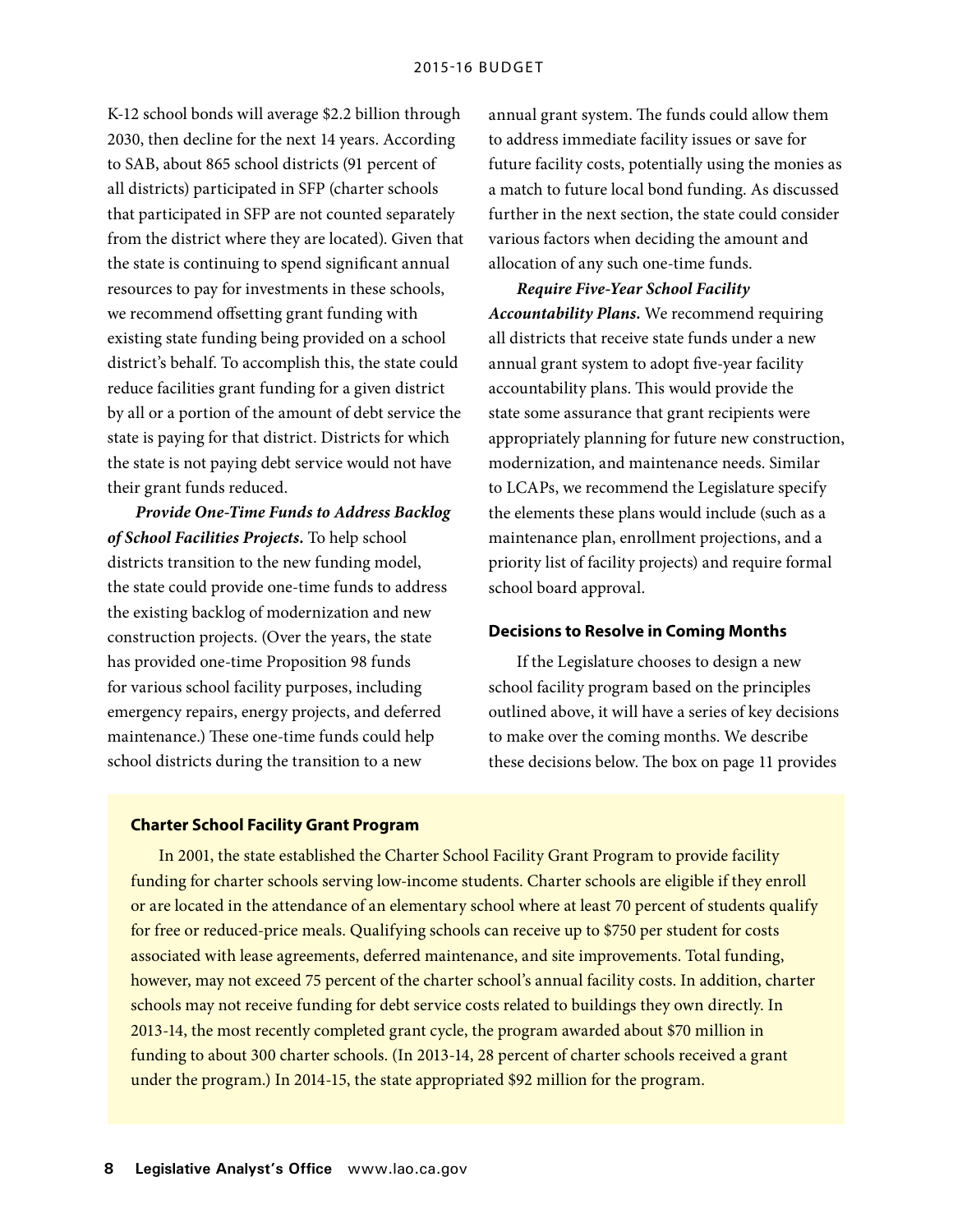hypothetical examples of how a new program based on our design elements would work.

*Determine Annualized Expected Facility Cost.* As noted above, we recommend using building replacement value to estimate future facilities requirements. If the Legislature adopts this approach, it will have to decide which assumptions to use in estimating annualized facility cost. As discussed earlier, this methodology is highly sensitive to the assumed useful life of a school building. Doubling the assumed useful life of a school reduces the estimate of future facility requirements by half. Once it determines total expected cost, the state can use statewide attendance to derive an expected per-student cost.

*Set State Minimum Share.* After determining the annualized expected facility cost, the state will have to decide the minimum share it will cover. To determine the appropriate minimum share, we believe the state should consider existing state resources and the amount of local resources available to support facility projects.

*Set Sliding Scale to Adjust Grant for Disparities in Local Revenue.* The state will next have to determine how to adjust funding for differences in local revenue. While we recommend adjusting the share of the grant the state covers for differences in school district property wealth, the Legislature will have to determine how to structure this adjustment. For example, the state could create a sliding scale that adjusts each grant according to a district's property wealth, with the state share increasing as local property wealth decreases. The state has many options in designing the exact sliding scale to use. One option would be to have a highly graduated sliding scale—for example, with the state share increasing one percentage point for each percentage point decline in a local wealth index. Another option would be to have a sliding scale with particular thresholds—for example,

providing a state share of 75 percent for all districts with local property wealth below a certain level.

*Set Adjustment for Prior State Investment in Facilities During Transition Period.* The state will also have to decide how to adjust funding for the state's prior investment in school facilities. For example, the state could offset grant funding to each district by the full amount of outstanding state debt service associated with past state facility funds received by that district. In other words, districts with state debt service incurred on their behalf would not receive grant funding until the state has paid off the debt. Given the large amount of outstanding state debt service and the fact that most school districts participated in SFP, the state may choose to only partially offset grant funding. Even if the state chooses to offset grant funding by the full amount of outstanding debt service, it could limit the amount that is offset in any given year. For example, the state could cap offsets at half of a district's grant funding in a given year. While this would extend the period that a district's state funds were offset, it would also allow districts that received significant state aid in previous years to begin receiving some state funding immediately.

*Determine How to Allocate One-Time Funding.* If the state were to provide one-time funding to help with any current facility backlog, it likely would want to take into account available state resources as well as current district facility needs. The state would have several ways to assess and respond to current facility needs. One option would be to fund projects for which districts already have applied to SAB. The SAB has received applications for \$1.2 billion in school facility projects since the state exhausted bond authority in core programs. Of this total, \$393 million in applications (multiple project types) have been approved, \$490 million in applications are for new construction projects that have not been reviewed, and \$331 million in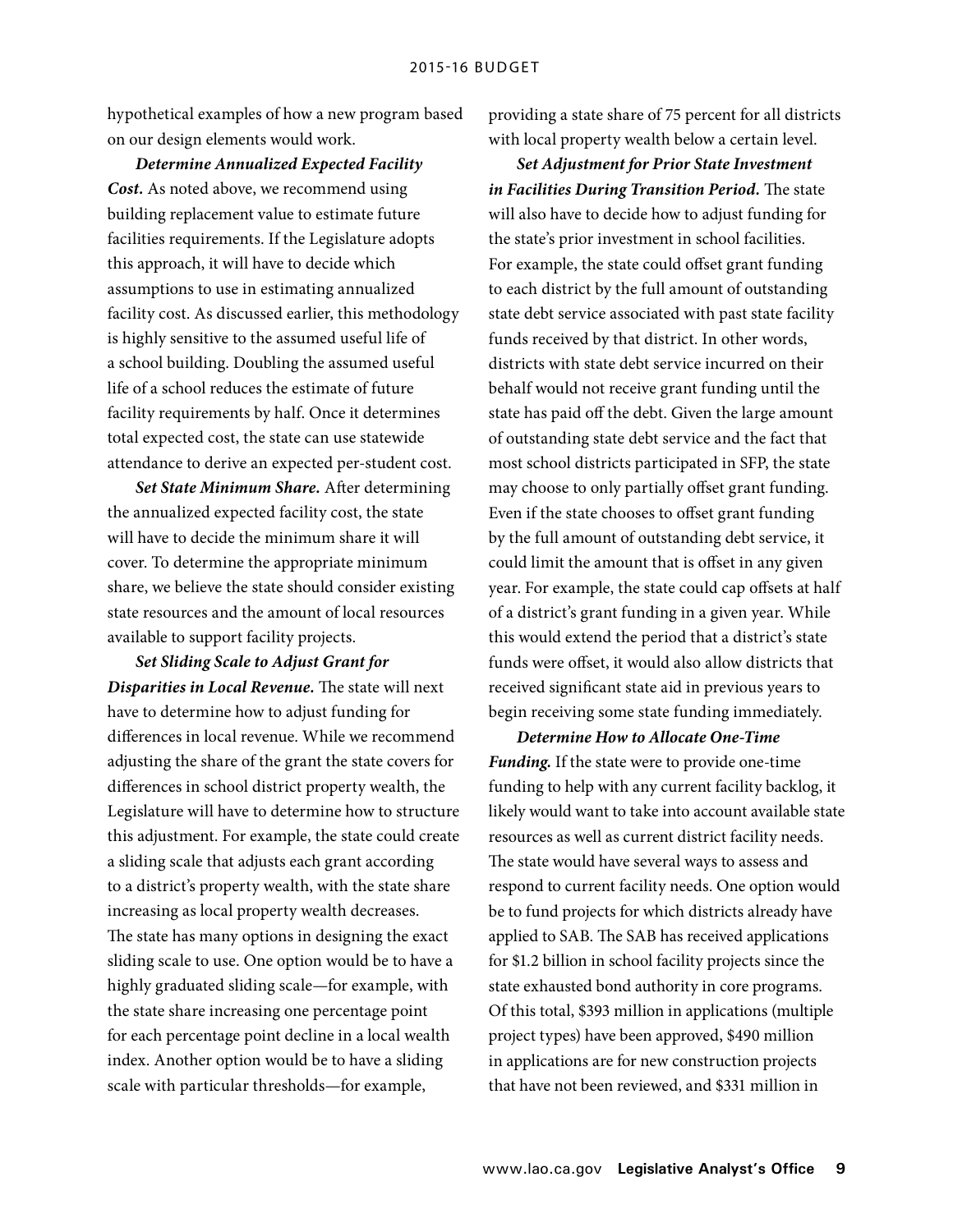applications are for unapproved modernization projects. Because the majority of these applications have not been reviewed and many may not be eligible for state funding, the dollar amount of unfunded applications may not be an accurate estimate of current need. It is also likely that many districts stopped submitting applications after state funding was exhausted in core programs and SAB stopped reviewing applications. Given these issues, another option would be to require districts to reestablish eligibility for state funds under existing SFP guidelines. Yet other options would be to design a special application process based on state-determined priorities, or, given concerns with the existing project-based system, distribute the funds on a per-student basis. This latter option would ensure that all districts—given all their various facility conditions, ages, and plans—receive some funds to address facility projects. The state also would need to decide whether to allocate any of the funds to charter schools.

*Set Conditions of State Funding.* One of the principal advantages of the new approach described above is that it would provide districts significant flexibility to spend state and local dollars to meet local facility needs. We recommend, however, that the Legislature decide whether grant recipients must take any actions as a condition of receiving state funds. Under SFP, the state required school districts that received state funding to set aside 3 percent of General Fund expenditures for routine maintenance for 20 years and adopt an ongoing and major maintenance plan describing how these funds would be spent. The Legislature could consider whether it would want to maintain these types of facility requirements. (If the Legislature chooses to maintain these requirements, information on how districts are meeting these requirements could be specified in districts' five-year facility accountability plans.)

*Decide Whether to Fund New Facility Program Within Proposition 98 Minimum* 

*Guarantee.* The Legislature also will have to decide whether to account for the new program on the Proposition 98 or non-Proposition 98 side of the budget. As indicated earlier, the state has precedent for funding school facilities within the Proposition 98 minimum guarantee. The state has funded the Emergency Repair Program, provided grants and loans for energy efficiency projects under the California Clean Energy Jobs Act, and supported the Deferred Maintenance categorical program within the guarantee. Moreover, as a condition of receiving funding under the Local Control Funding Formula, the state requires districts to report on their facilities as part of their LCAPs and ensure that their facilities are in good condition. Funding the program within the guarantee would allow the state to consider facilities in the context of overall education financing decisions. If the state funds the program on the Proposition 98 side of the budget, it would have further decisions to make—in particular, whether to adjust the guarantee upward to account for the additional program cost, provide more than the guarantee requires in any given year, or fund from future growth in the guarantee. Rather than funding within the guarantee, the state could fund the program outside the guarantee, thereby potentially providing more overall resources for education but at the expense of other state priorities.

*Set Parameters to Local Revenue Raising.* The state will have to make a series of key decisions relating to local revenue raising. Specifically, the state will have to decide whether to revise existing limitations on school district indebtedness and property tax overrides. The state also will need to determine if the current developer fee structure is appropriate in light of the new financing system.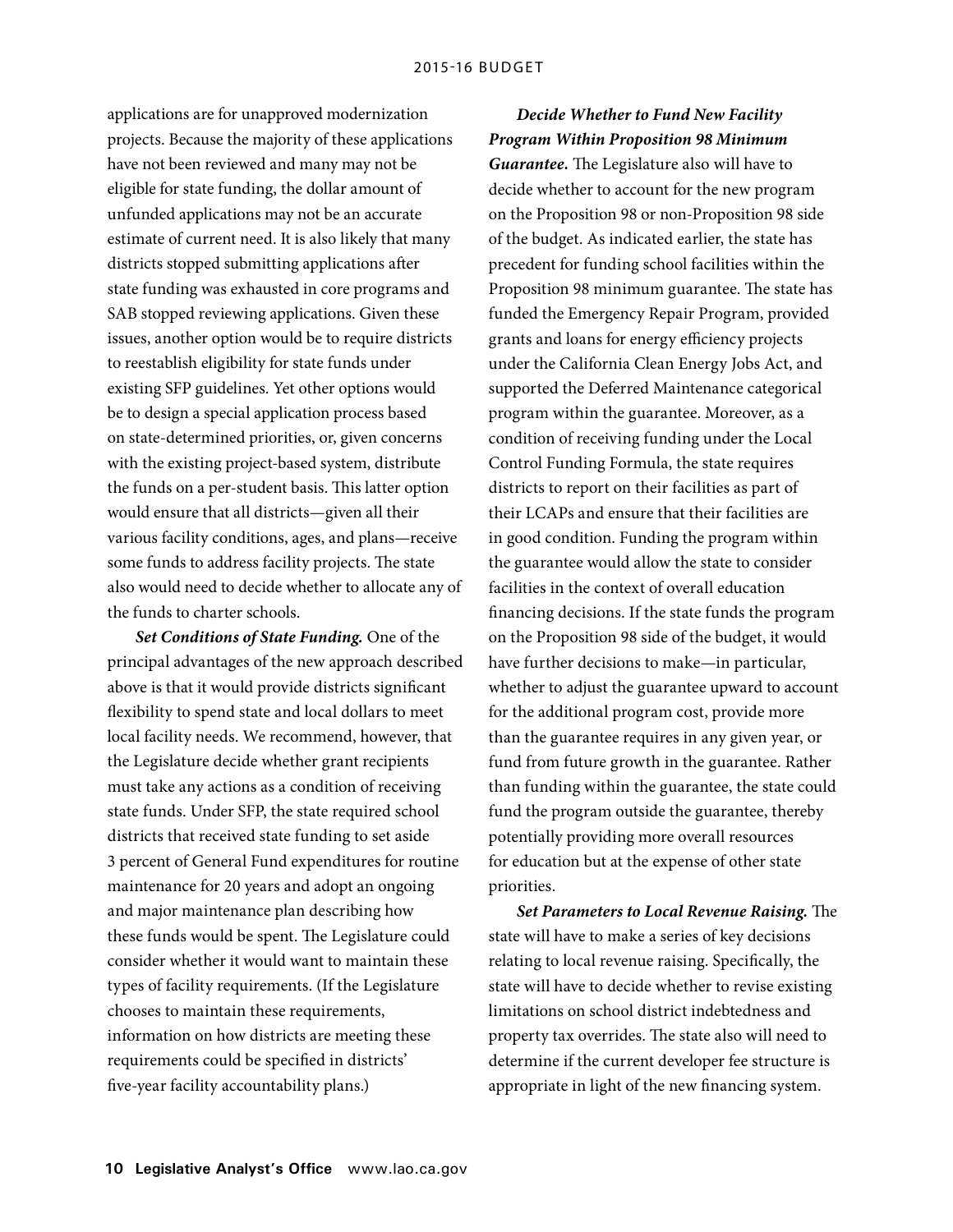*Decide Elements to Include in Facility Accountability Plans.* Another key decision for the state is what elements to require in facility accountability plans. As noted above, elements the state could consider include a plan to address ongoing maintenance, enrollment projections, a priority list of facility projects, and how districts plan to leverage state and local dollars to meet these needs.

## **Illustration of How New Financing Model Could Work**

Decisions about the expected facility cost, the minimum state share, the adjustment for district resources, and the offset for existing state facility support would determine exactly how a new financing model would work. To help foster a general understanding of how a new financing system could work, we show how hypothetical school districts would be affected under one possible scenario. To help isolate the effects of the financing model, the scenario assumes equally sized districts (10,000 students). Below, we describe the scenario and the resulting amount of funding the state would provide for the districts.

*Expected Cost of \$1,000 Per Student, State Covers at Least 25 Percent.* This scenario assumes an "expected facility cost" of \$1,000 per student (assuming buildings have a useful life of about 33 years) and a minimum state share of 25 percent (or \$250 per student). The scenario assumes the state would provide supplemental funding of \$500 for districts with low assessed value (for total support of \$750 per student, or 75 percent of the expected facility cost) and \$250 for districts with moderate assessed value (for total support of \$500 per student, or 50 percent of the expected facility cost). The scenario also assumes the state would offset a district's grant with all state debt service associated with state bond funding received by the district in previous years, but would offset no more than 50 percent of a district's grant in any given year.

- District A has low assessed value and no state debt service on its behalf. The state would set this district's base grant at \$2.5 million and supplemental aid at \$5 million for a total of \$7.5 million. Lacking any associated state debt service, the district would begin receiving the full \$7.5 million the first year of the program.
- District B has moderate assessed value and some state debt service on its behalf. The district's annual base grant before offsets would be \$2.5 million. This district would be entitled to \$2.5 million in supplemental aid, for a total annual grant of \$5 million. In the initial years, the state would offset the district's annual grant by half, providing \$2.5 million annually. Over time, as the debt service is retired, the district's annual allocation would increase.
- District C has high assessed value and some state debt service on its behalf. This district's base grant would also be \$2.5 million. It would receive no supplemental funding. The district would receive annual funding of \$1.25 million annually during the offset period. At the end of this period, the district would receive the full grant allocation.